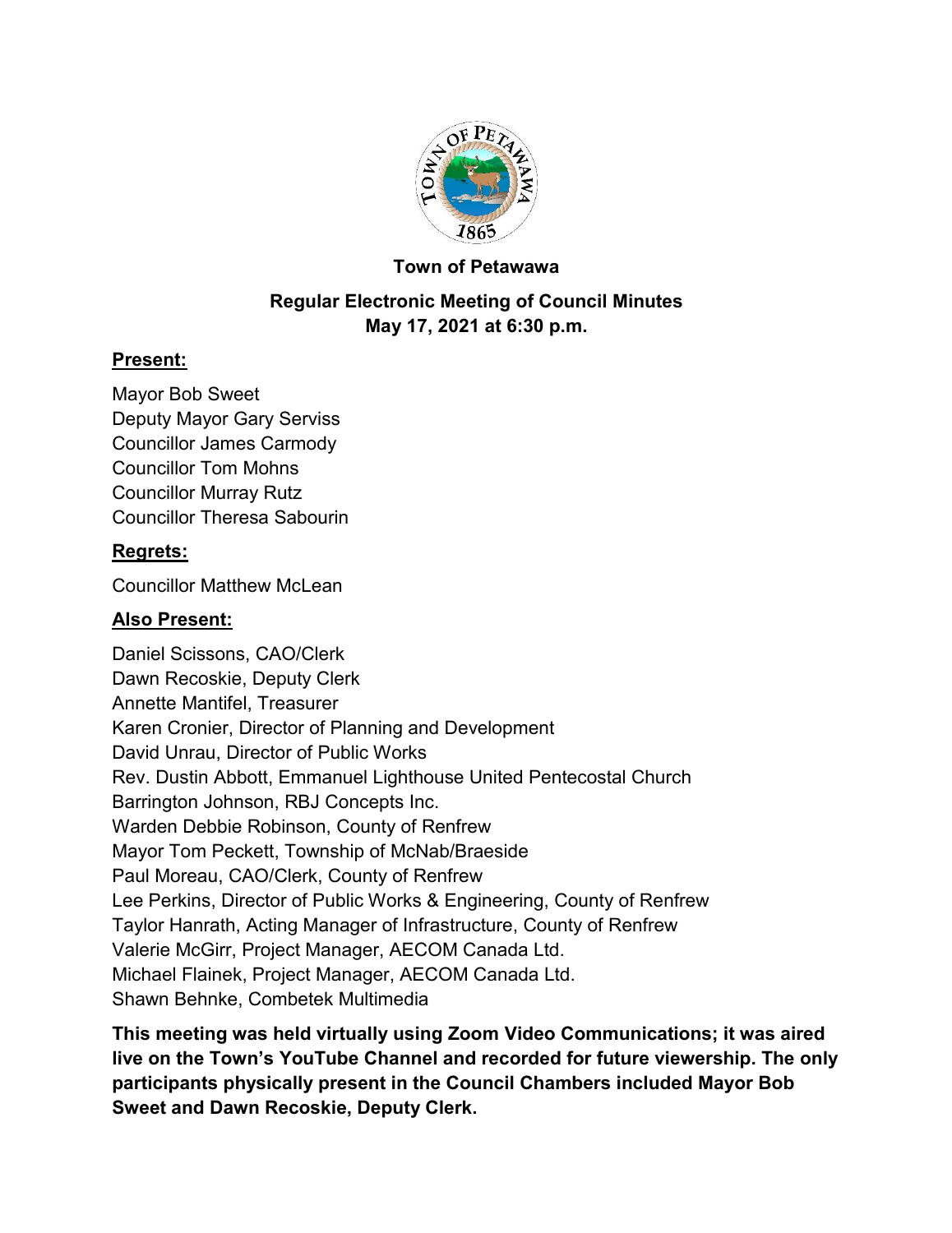# **Call to Order** (Moment of Silent Reflection)

The Mayor called the meeting to order at 6:30 p.m.

## **Approval of Agenda**

Resolution #1

### **Moved by Murray Rutz Seconded by Theresa Sabourin**

That the agenda for the May 17, 2021 regular electronic meeting of Council be adopted. **Carried**

## **Disclosure of Pecuniary Interest**

There were no disclosures of pecuniary interest.

# **Approval of Minutes**

1. Council Meeting (May 3, 2021)

#### Resolution #2 **Moved by James Carmody Seconded by Gary Serviss**

That the minutes of the regular electronic meeting of Council held May 3, 2021 be approved as printed and circulated.

**Carried**

# **Public Meetings**

1. Zoning By-law Amendment (from "Rural" to "Residential One" and from "Rural" to "Rural Exception Seventeen") – Dugan Hawkins, Part of Lot 15, Concession 1, Priebe Road and Barron Canyon Road

The Public Meeting was opened by the Mayor at 6:32 p.m. Karen Cronier, Director of Planning and Development, advised that the Notice of Public Meeting had been provided as required under the Planning Act. Written submissions were received from the County of Renfrew, Township of Laurentian Valley, and Enbridge Inc.; no concerns were expressed regarding the application.

Ms. Cronier explained the purpose and effect of the amendment is to rezone the severed lands in Consent Files B105/19, B27/20(1), B28/20(2), B29/20(3), and B30/20(4) from Rural (RU) to Residential One (R1) as a condition of consent to permit the severance of five new residential lots. The zoning by-law amendment will also rezone the retained lands from Rural (RU) to Rural-Exception Seventeen (RU-E17) to prohibit the keeping of livestock, and to permit the existing buildings to be only used as accessory to the existing limited farm use (which includes the harvesting of trees). All other provisions of the Zoning By-law shall apply.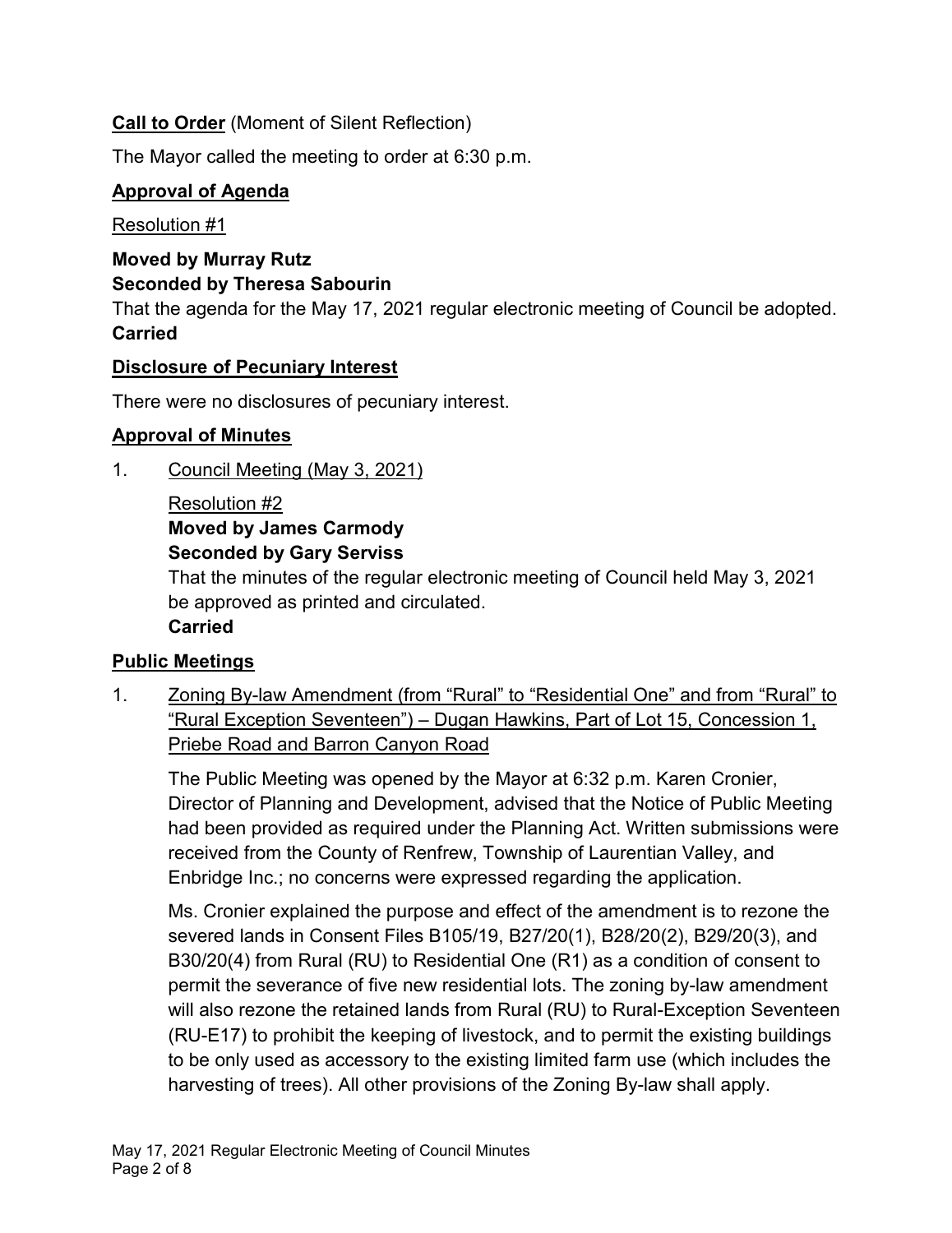Mayor Sweet asked to hear comments from members of the public. No one from the public came forward to speak for or against the application.

Ms. Cronier then explained the appeal process to those present.

Mayor Sweet declared the Public Meeting closed at 6:35 p.m.

# 2. Zoning By-law Amendment (from "Residential One" to "Community Facility Exception Four" and from "Community Facility" to "Community Facility Exception Four") – Emmanuel Lighthouse Church, 1787 & 1789 Petawawa Boulevard, Part of Lot 1, Range A

The Public Meeting was opened by the Mayor at 6:35 p.m. Karen Cronier, Director of Planning and Development, advised that the Notice of Public Meeting had been provided as required under the Planning Act. A written submission was received from Enbridge Inc. with no concerns expressed.

Ms. Cronier explained the purpose of the amendment is to rezone a residential property that will be used for the expansion of the existing church facility and parking for the Emmanuel Lighthouse United Pentecostal Church. An exception zone is required to reduce the number of required parking spaces from 112 to 88. The effect of the amendment is to rezone the subject lands from Residential One (R1) to Community Facility-Exception Four (CF-E4) and from Community Facility (CF) to Community Facility-Exception Four (CF-E4). All other provisions of the Zoning By-law shall apply.

Mayor Sweet asked to hear comments from members of the public. Rev. Dustin Abbott and Barrington Johnson both spoke in favour of the application. There were no other public comments.

Ms. Cronier then explained the appeal process to those present.

Mayor Sweet declared the Public Meeting closed at 6:40 p.m.

# **Presentations**

# 1. County Road 51 (Petawawa Boulevard) Expansion

Mayor Bob Sweet welcomed Warden Debbie Robinson and her colleagues from the County of Renfrew and AECOM Canada Ltd. to make a presentation to Petawawa Town Council regarding the expansion of Petawawa Boulevard and the proposed roundabouts.

Renfrew County CAO/Clerk Paul Moreau provided an overview of the history of the proposed expansion of Petawawa Boulevard beginning in 2007. Mr. Moreau highlighted the cost estimate for the project in 2014 was \$19 million. In 2019 a joint grant application between the Town and the County was submitted under the Investing In Canada Infrastructure Program (ICIP) in the amount of \$12.5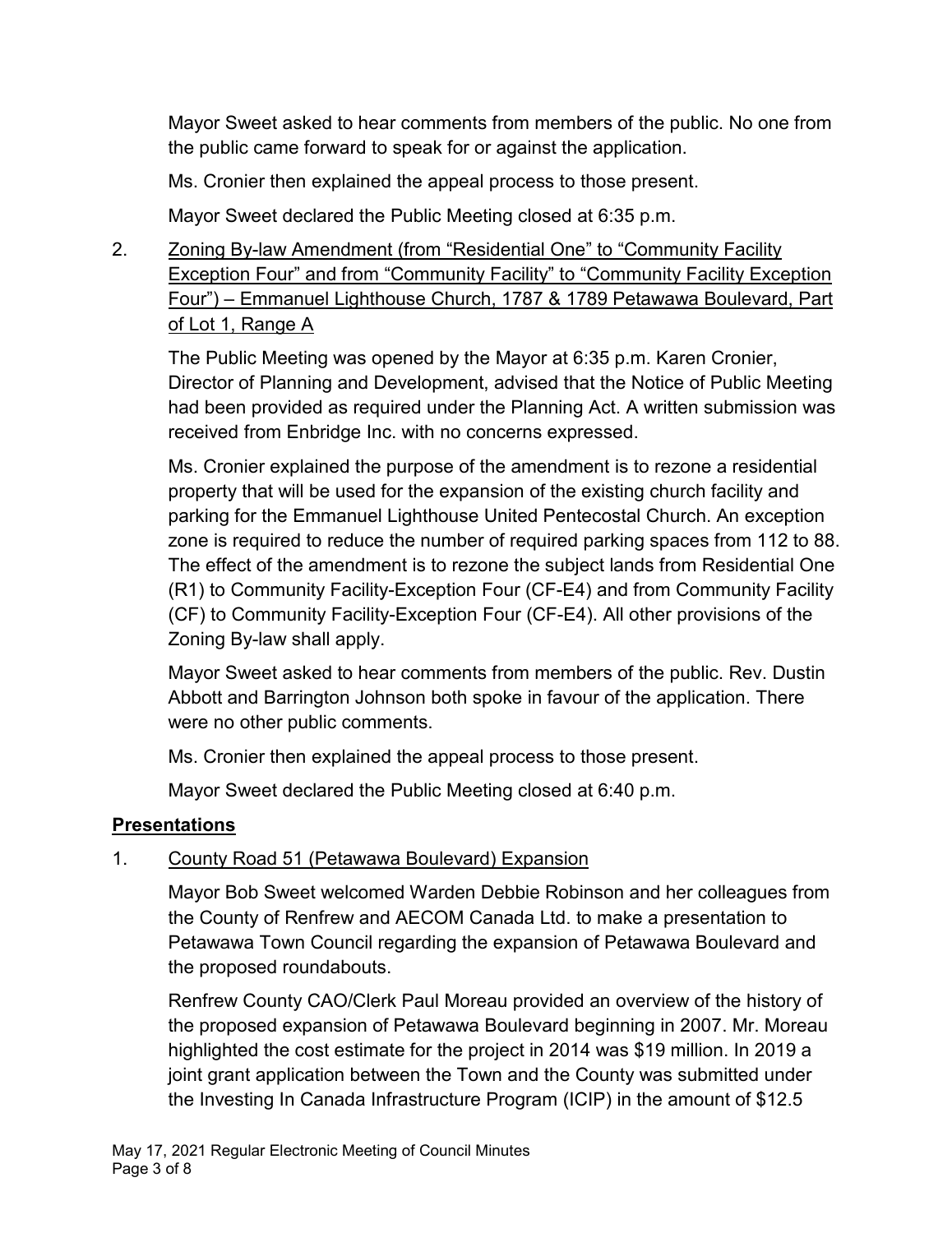million, with the County to contribute an additional \$5 million, Town of Petawawa \$2 million, and Garrison Petawawa \$5 million, for a total project amount of \$24.5 million. Unfortunately, this grant application was denied.

Lee Perkins, Director of Public Works & Engineering for the County of Renfrew, explained in early 2020 staff was directed to complete a Class "A" estimate and design for the intersection of County Road 51 (Petawawa Boulevard, County Road 55 (Paquette Road), Menin Road and Festubert Boulevard, subject to funding from the Garrison. Staff was also directed to continue with the plan to rehabilitate County Road 51 (Petawawa Boulevard) in 2021 and the Petawawa River Bridge in 2022, and implement enhancements to traffic light timings at the intersection of County Road 51 (Petawawa Boulevard), Portage Road, County Road 16 (Victoria Street) and the intersection of County Road 51 (Petawawa Boulevard) and County Road 26 (Doran Road) in 2020.

In August 2020 the County contracted AECOM Canada Ltd. to prepare the Transportation Study and Detailed Design of County Road 51 (Petawawa Boulevard) intersections from County Road 26 (Doran Road) northerly 1.2 km to Garrison Petawawa. Mr. Perkins explained the preliminary designs for the roundabouts at Garrison Petawawa and Doran Road have been presented, and that an addendum to the 2014 Municipal Class Environmental Assessment (MCEA) is required for the Doran roundabout, which will require public and stakeholder engagement.

Mr. Perkins provided Council with an example of a 5-spoke roundabout that is located in Fort Wayne, Indiana, which would resemble the proposed 5-spoke roundabout at Doran/Mohns/Hilda intersection. Mr. Perkins also provided Council with an example of a type "C" pedestrian crossing at a roundabout in Alberta. Mr. Perkins explained a portion of County Road 51 (Petawawa Boulevard) near the Petawawa River Bridge is currently undergoing a shave and pave with extensive curb repairs, with plans to rehabilitate the Petawawa River Bridge in 2022.

Following the presentation, much discussion occurred regarding the proposed 5 spoke roundabout at Doran/Mohns/Hilda. Petawawa Town Council expressed concerns regarding pedestrian safety, as a church and school are located on Mohns Avenue; the safety of motorized vehicles traveling on the Algonquin Trail which would intersect the roundabout; and the safety of cyclists traveling on the twinned paved portion of the Algonquin Trail which would also intersect the roundabout. Council requested a commitment from the County to provide modelling for the roundabout design.

CAO/Clerk Paul Moreau agreed to bring forward Council's concerns to AECOM Canada Ltd. regarding pedestrian safety, the Algonquin Trail and the paved twin trail, and the request for modelling. Mr. Moreau explained computer animation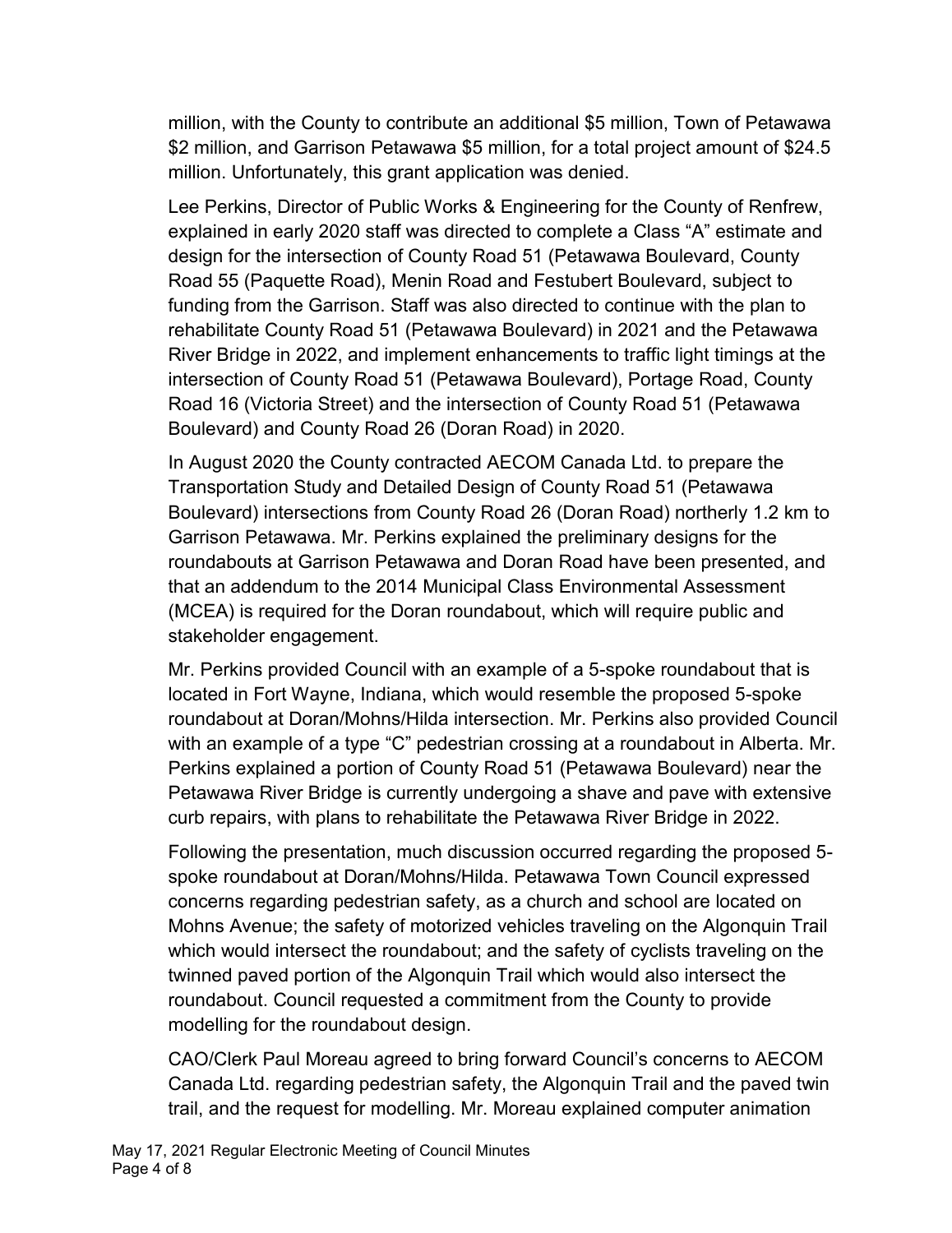would be cost-prohibitive, but the County would look at modelling for the proposed 5-spoke roundabout during the next phase of the detailed design.

Mayor Bob Sweet, on behalf of Council, thanked Warden Robinson et al. for their thorough presentation and engaging discussion regarding the proposed design of County Road 51 (Petawawa Boulevard) expansion, including roundabouts.

# **By-laws**

1. By-law 1406/21 – being a by-law to amend By-law Number 456/07 of the Corporation of the Town of Petawawa, as amended ("Rural" to "Residential One" and "Rural" to "Rural Exception Seventeen", Priebe Road and Barron Canyon Road)

Resolution #3

**Moved by James Carmody Seconded by Tom Mohns**

That By-law 1406/21, being a by-law to amend By-law Number 456/07 of the Corporation of the Town of Petawawa, as amended, be read a first and second time.

# **Carried**

Resolution #4 **Moved by James Carmody Seconded by Tom Mohns** That By-law 1406/21 be read a third time and passed. **Carried**

2. By-law 1407/21 – being a by-law to amend By-law Number 456/07 of the Corporation of the Town of Petawawa, as amended ("Residential One" to "Community Facility Exception Four" and "Community Facility" to "Community Facility Exception Four", 1787 & 1789 Petawawa Boulevard)

# Resolution #5

# **Moved by Theresa Sabourin Seconded by Gary Serviss**

That By-law 1407/21, being a by-law to amend By-law Number 456/07 of the Corporation of the Town of Petawawa, as amended, be read a first and second time.

# **Carried**

Resolution #6

# **Moved by Murray Rutz**

**Seconded by Tom Mohns**

That By-law 1407/21 be read a third time and passed.

# **Carried**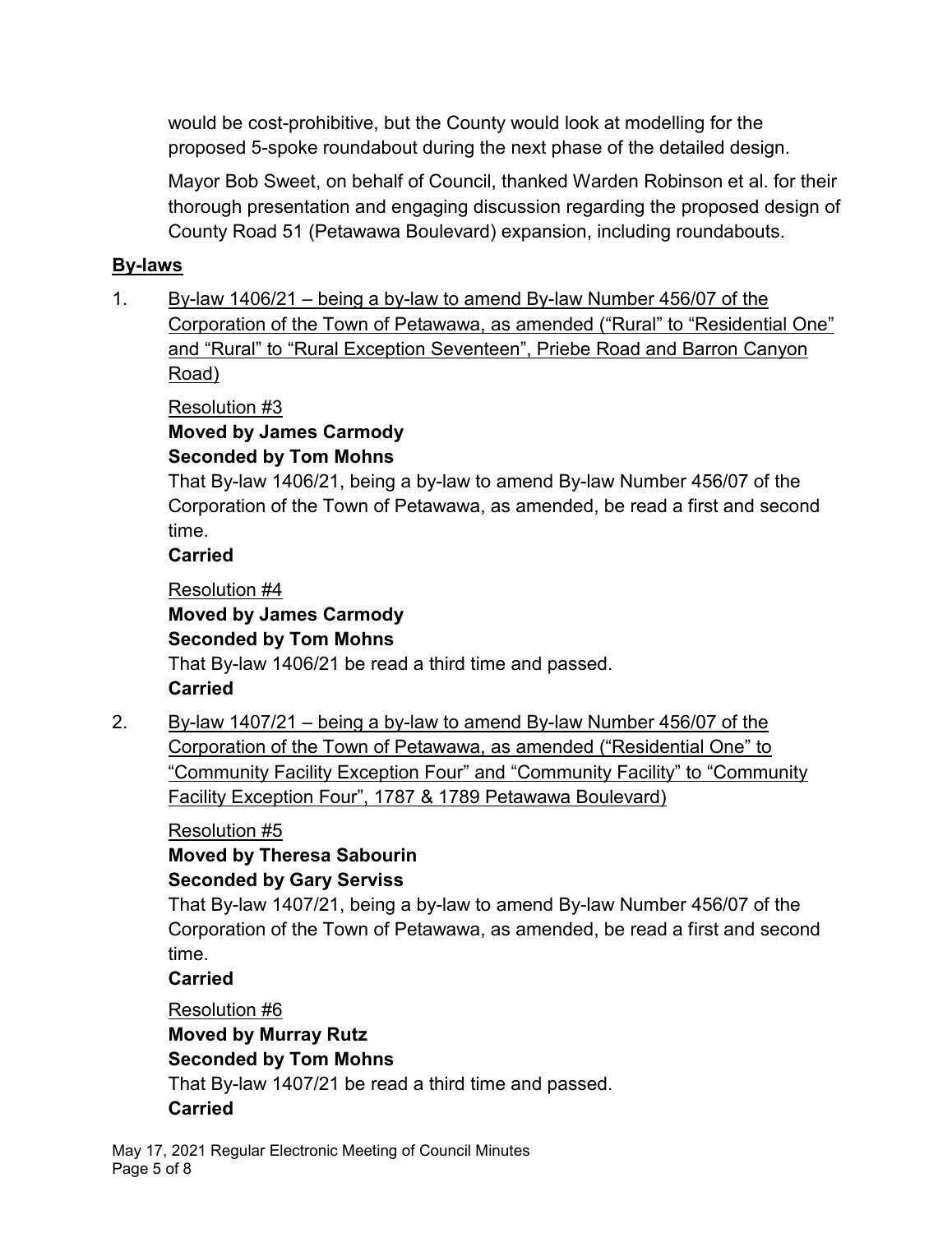3. By-law 1408/21 – being a by-law to establish the rates of taxation and charges for waste management services for the year 2021

### Resolution #7

#### **Moved by Tom Mohns Seconded by Theresa Sabourin**

That By-law 1408/21, being a by-law to establish the rates of taxation and charges for waste management services for the year 2021, be read a first and second time.

## **Carried**

Resolution #8

**Moved by Gary Serviss Seconded by Tom Mohns** That By-law 1408/21 be read a third time and passed. **Carried**

4. By-law 1409/21 – being a by-law to appoint Municipal Law Enforcement Officers for the Town of Petawawa (The Canadian Corps of Commissionaires (Ottawa Division), By-law and Parking Enforcement Services Contract)

## Resolution #9

#### **Moved by James Carmody Seconded by Murray Rutz**

That By-law 1409/21, being a by-law to appoint Municipal Law Enforcement Officers for the Town of Petawawa, be read a first and second time. **Carried**

Resolution #10

**Moved by Theresa Sabourin Seconded by Gary Serviss** That By-law 1409/21 be read a third time and passed. **Carried**

5. By-law 1410/21 – being a by-law respecting construction, demolition, change of use permits, inspections, fees and a code of conduct for building officials

#### Resolution #11

# **Moved by James Carmody Seconded by Tom Mohns**

That By-law 1410/21, being a by-law respecting construction, demolition, change of use permits, inspections, fees and a code of conduct for building officials, be read a first and second time.

#### **Carried**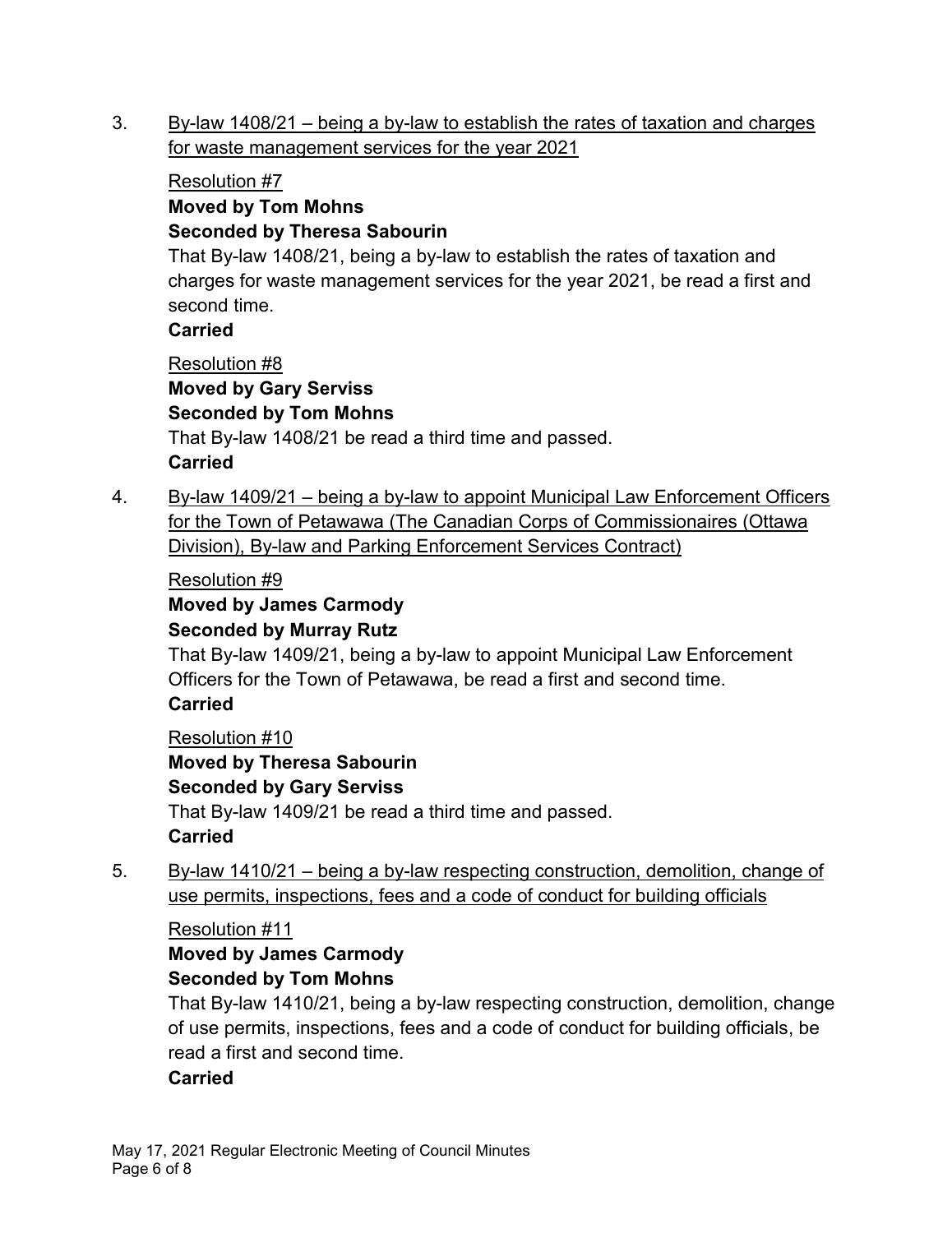Resolution #12 **Moved by Theresa Sabourin Seconded by Gary Serviss** That By-law 1410/21 be read a third time and passed. **Carried**

#### **Correspondence**

### 1. 2021 Senior of the Year Award – Raymond Cho, Minister for Seniors and **Accessibility**

The item of correspondence was received for information.

#### **Minutes**

1. Council-In-Committee Meeting (May 10, 2021)

#### Resolution #13

# **Moved by Murray Rutz**

#### **Seconded by James Carmody**

That the minutes of the electronic Council-In-Committee meeting held on May 10, 2021 be accepted by Council, and that resolutions from the Committee become resolutions of Council.

#### **Carried**

#### 2. Petawawa Business Advisory Network (April 6, 2021)

Councillor Theresa Sabourin provided an overview of the recent activities of the Petawawa Business Advisory Network.

#### Resolution #14

# **Moved by Theresa Sabourin Seconded by Gary Serviss**

That the minutes of the Petawawa Business Advisory Network meeting held on April 6, 2021 be adopted as information. **Carried**

#### **Staff Reports**

There were no staff reports.

#### **Councillor Reports**

Deputy Mayor Gary Serviss reported he received his first COVID-19 vaccination recently; he encouraged all residents to get vaccinated.

Councillor Tom Mohns reported he participated in a meeting on May 13, 2021 with the Ottawa Valley Waste Recovery Centre and Miller Waste Systems; Councillor Mohns